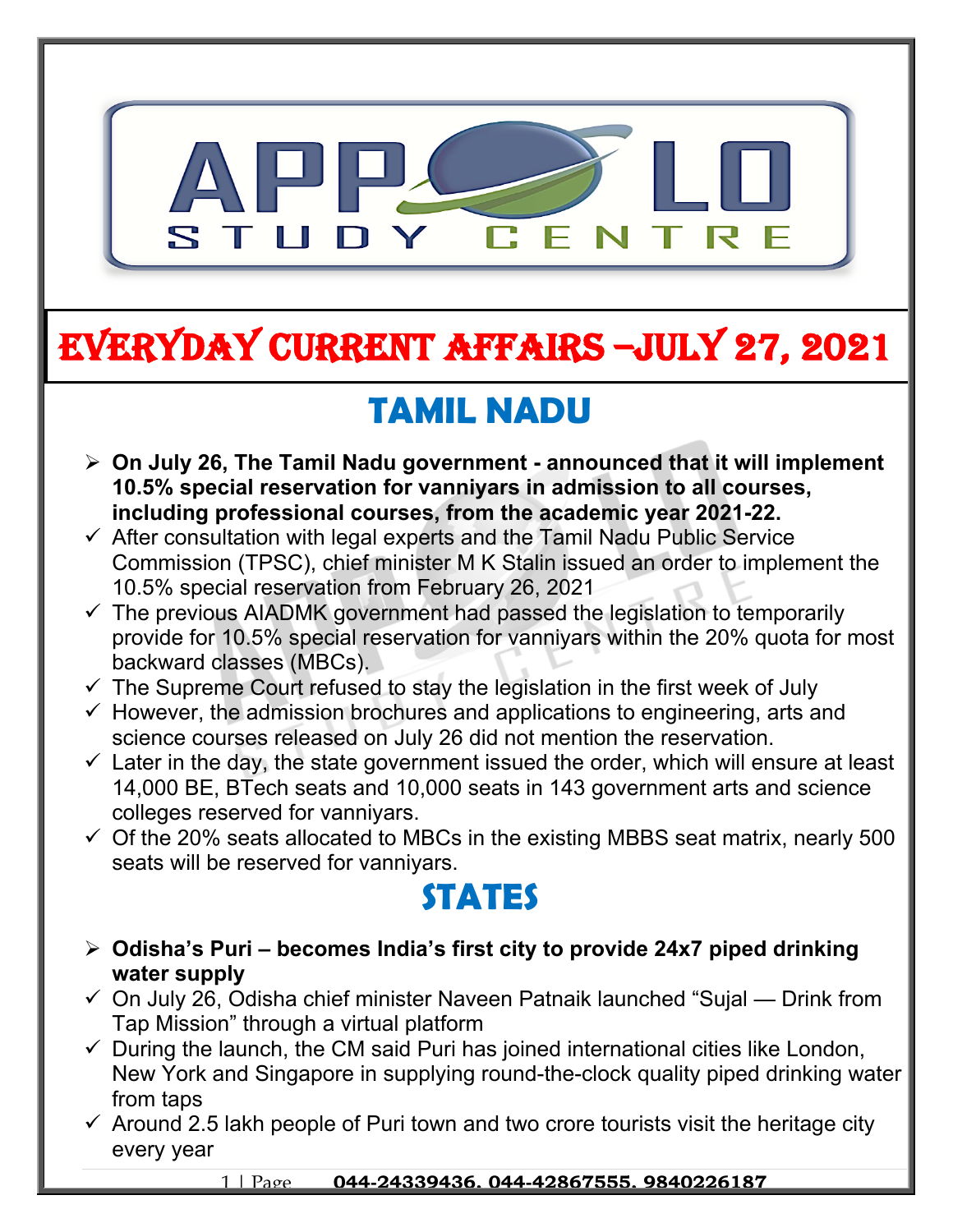

- $\checkmark$  Drinking water fountains have been set up at 400 locations in the pilgrim town to ensure that visitors do not carry plastic bottles.
- $\checkmark$  According to the government, Sujal piped water scheme will eliminate the use of three crore plastic bottles, thereby preventing the accumulation of 400 metric tonnes of plastic waste in Puri every year.
- $\checkmark$  Sujal is a transformative project launched under the government's 5T charter -Transparency, teamwork, technology, time frame and transformation .
- $\checkmark$  To ensure that the state gets safe and hygienic drinking water, the Odisha government has increased its budget from Rs.200 crore to Rs.4,000 crore in the last five years.
- **Maharashtra government had requested to extend cut-off date to enrol farmers till July 23 for Kharif season 2021 under Pradhan Mantri Fasal Bima Yojana (PMFBY)**
- $\checkmark$  The last date for enrolment in the PM's Crop Insurance scheme was July 15
- $\checkmark$  The Union government has agreed to the state's demand, considering the challenges faced due to the Covid-19 pandemic
- $\checkmark$  According to the Maharashtra government, 46 lakh farmers have applied for the scheme till date but many of them are yet to complete formalities.
- $\checkmark$  PMFBY was launched by Prime Minister Narendra Modi on February 18, 2016.
- $\checkmark$  This scheme subsumed two schemes called National Agricultural Insurance Scheme (NAIS) and Modified National Agricultural Insurance Scheme (MNAIS)
- $\checkmark$  It was launched to reduce premium burden on farmers and ensure early settlement of crop assurance claims.
- $\checkmark$  This scheme provided cover to all Food & Oilseeds crops and annual commercial or horticultural crops.
- $\checkmark$  PMFBY is implemented by empanelled general insurance companies and administered by Ministry of Agriculture.
- **The Delhi government has partnered with tech giant Google to provide real-time information about buses to commuters**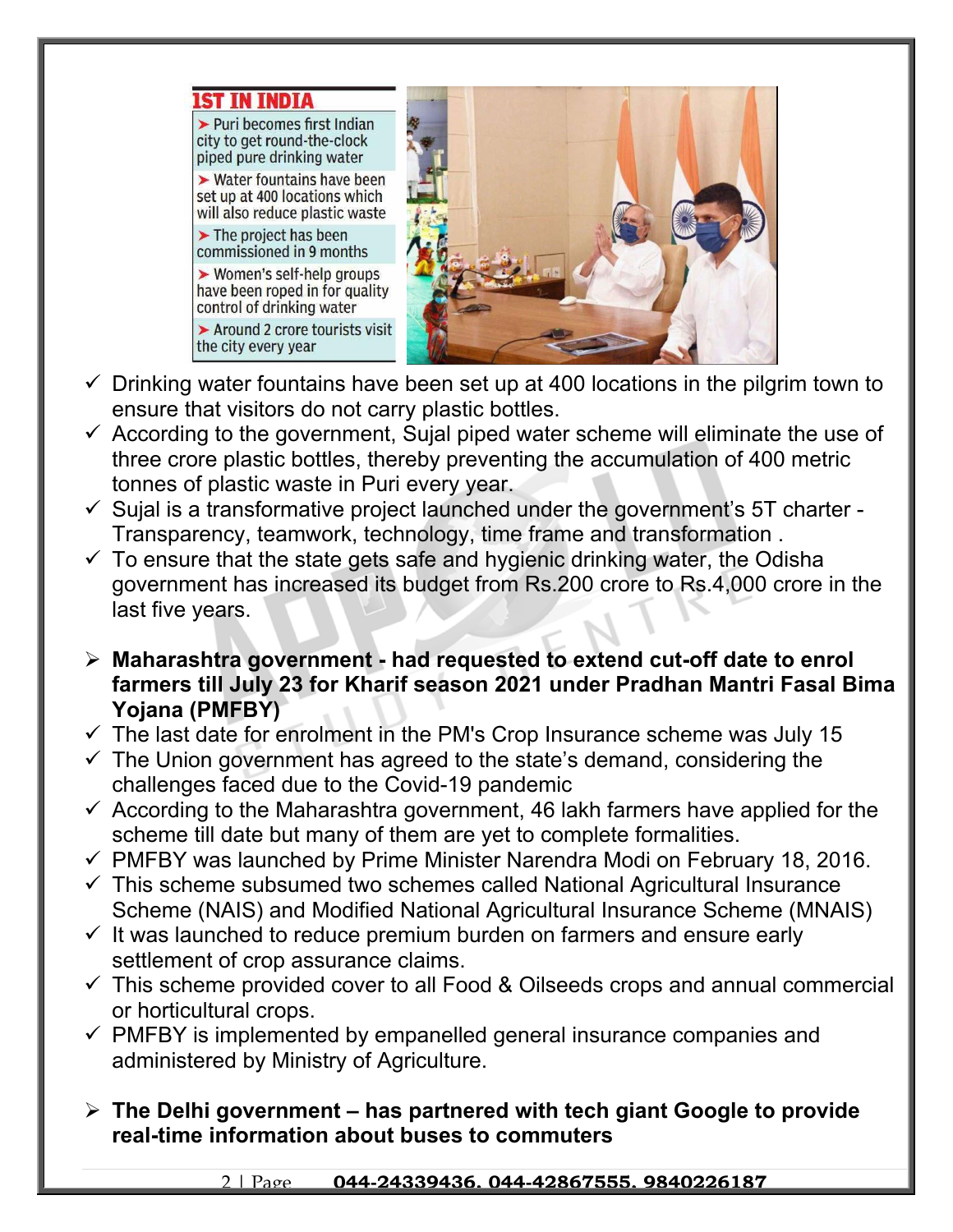

- $\checkmark$  With this partnership with Google Maps, Delhi joins the league of global cities that provide seamless, real-time information about buses, such as the arrival and departure times, and their routes.
- $\checkmark$  Google Transit will automatically update the times of around 3000 buses operated by Delhi Transport Ministry
- $\checkmark$  Under the initiative, static and dynamic location data of Delhi buses will be available for passengers in real-time
- $\checkmark$  In 2018, the Delhi government had published Open Transit Data with the technical support of Indraprastha Institute of Information Technology, Delhi to provide realtime data of buses

#### **NATIONAL**

 **On July 26, Karnataka chief minister B S Yediyurappa - announced his resignation during an event to commemorate two years of his government in the state.**



- $\checkmark$  Governor Thaawarchand Gehlot accepted Yediyurappa's resignation and asked him to continue as caretaker chief minister till the next CM is sworn in.
- $\checkmark$  Later, the BJP high command announced that it would send a team of observers led by Union education minister Dharmendra Pradhan to Bengaluru.
- $\checkmark$  He will oversee a meeting of the legislative party to elect the next chief minister in a couple of days.
- $\checkmark$  The resignation of 78-year old Yediyurappa was widely speculated, given the BJP's retirement age limit policy of 75 years for political posts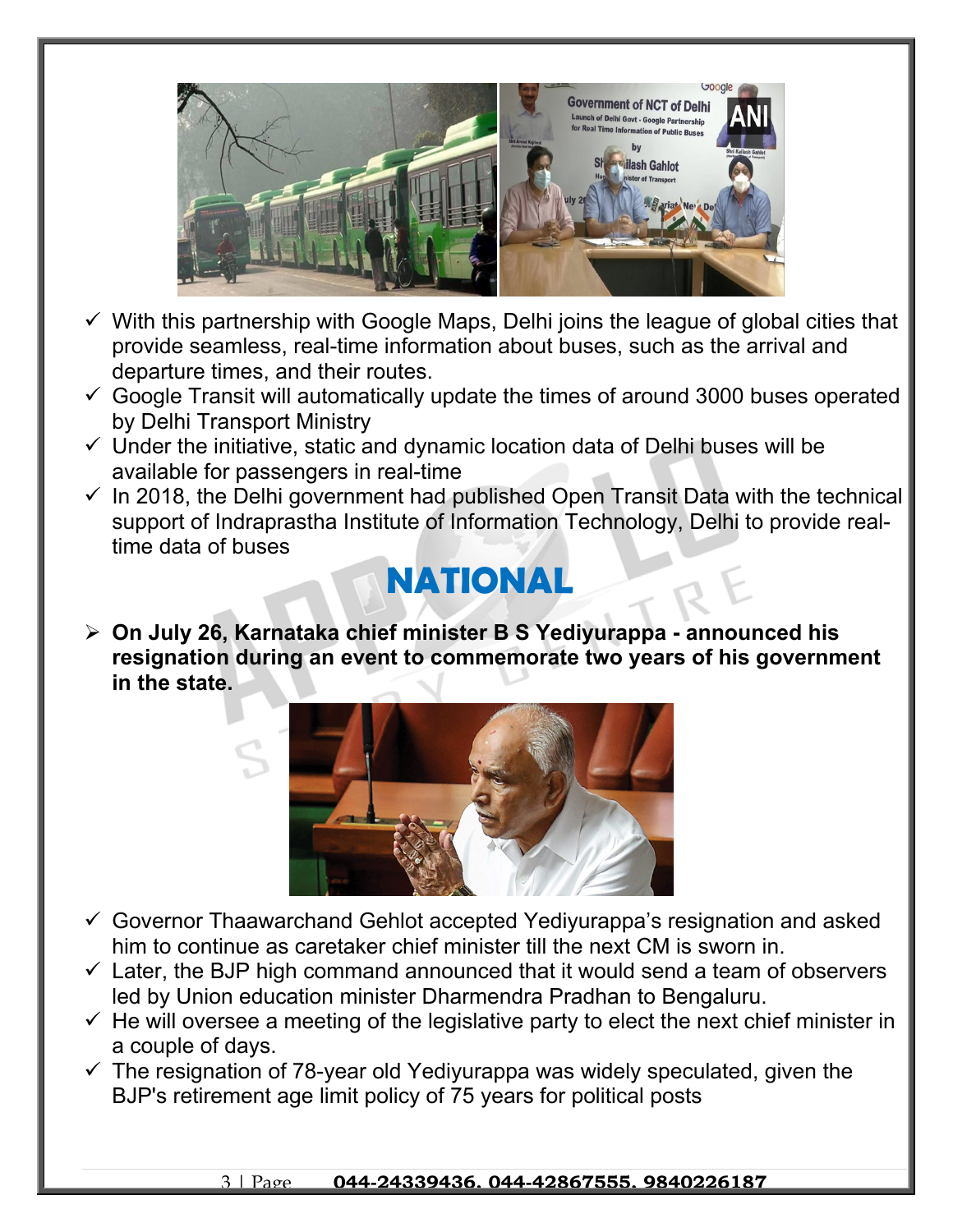- $\checkmark$  Yediyurappa became the third BJP chief minister in the country to be removed in the last six months, the other two being Trivendra Singh Rawat and Tirath Singh Rawat, both in Uttarakhand
- $\checkmark$  The four-time CM is the veteran leader in the Lingayat community, which is among the biggest voter base for BJP in Karnataka
- $\checkmark$  Yediyurappa, BJP's first Chief Minister in the south, took oath as the 31st CM of Karnataka on July 26, 2019, three days after the collapse of the Congress-JD(S) coalition government in the state.
- $\checkmark$  He was forced to quit as CM in 2011 after serving since 2008 when the Karnataka Lokayukta named him in a report on illegal mining in the state.
- $\le$  He has been the CM for a week in 2007 and for three days in 2018
- **On July 26, the Lok Sabha passed the Factoring Regulation (Amendment) Bill, 2020, and the National Institute of Food Technology Entrepreneurship and Management Bill, 2021.**
- $\checkmark$  These are the first two Bills to be passed by Lok Sabha in the current Monsoon Session
- $\checkmark$  The Factoring Regulation (Amendment) Bill, 2020 was moved for consideration and passage by the finance minister Nirmala Sitharaman
- $\checkmark$  The changes in the legislation are aimed at helping the MSME sector to overcome the problems of delayed payments
- $\checkmark$  The amendments to the factoring law are based on the recommendations of the U K Sinha Committee.
- $\checkmark$  The amendments are expected to help micro, small and medium enterprises (MSMEs) significantly by providing added avenues for getting credit facility, especially through Trade Receivables Discounting System
- $\checkmark$  The Factoring Regulation (Amendment) Bill, 2020, was introduced in the Lok Sabha on September 24, 2020 to liberalise the restrictive provisions in the Act
- $\checkmark$  The Factoring Regulation Act, 2011 was enacted to provide for regulating the assignment of receivables to factors, registration of factors carrying on factoring business and the rights and obligations of parties to the contract for assignment of receivables.
- $\checkmark$  Factoring is a transaction where a business entity sells its receivables from a customer to a third party which is a ''factor'' for immediate realisation of funds either in part or in full.
- $\checkmark$  The bill seeks to widen the scope of entities which can engage in factoring business.
- $\checkmark$  The National Institute of Food Technology Entrepreneurship and Management Bill, 2021 got introduced and passed in just 8 minutes, making a record
- $\checkmark$  The Bill seeks to declare certain institutes of food technology, entrepreneurship and management like National Institute of Food Technology Entrepreneurship and Management at Kundli and the Indian Institute of Food Processing Technology at Thanjavur as institutions of national importance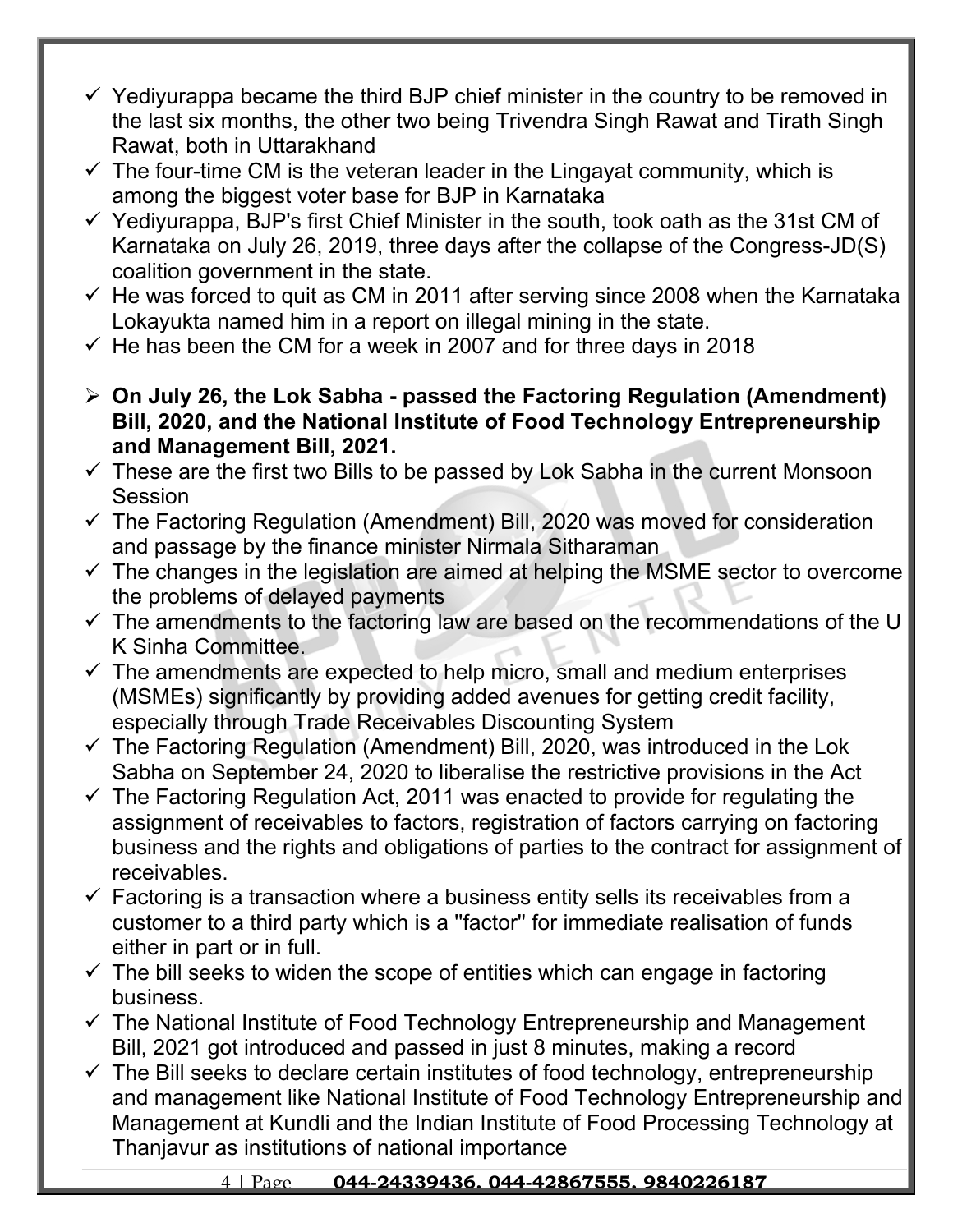- $\checkmark$  It was moved by Food Processing and Industries Minister Pashupati Kumar Paras.
- $\checkmark$  The Rajya Sabha had already passed the Bill in March 2021.
- $\checkmark$  The bills were approved by the Lok Sabha by voice vote without any debate.

## **INTERNATIONAL**

- **The European Commission has released "Fit for 55" legislation package to reach its climate goals**
- $\checkmark$  The new legislation aims to achieve the goal of reducing EU's greenhouse gas emissions by 55% by 2030 and becoming climate neutral by 2050
- $\checkmark$  The legislation package consists of 12 measures, 4 new directives and regulations and 8 proposals for amendments and revisions to existing directives and regulations
- $\checkmark$  To become a law, the proposals must be adopted by the EU parliament and the Council of the EU
- $\checkmark$  The proposals cover taxation on shipping and aviation fuel for the first time and include a plan to tax foreign companies for pollution caused by them.
- $\checkmark$  It also provides for de-facto phasing out of gasoline and diesel cars by 2035 and imposes new levies on gases from heating buildings.
- $\checkmark$  The legislation introduces a "Carbon Border Adjustment Mechanism", which imposes duties on foreign companies that in turn will increase price of certain goods like steel, aluminium, concrete and fertilizer.

# **SCIENCE, TECHNOLOGY & ENVIRONMENT**

- **A group of astronomers have detected a short and powerful burst of highenergy (gamma-ray) radiation lasting for about a second**
- $\checkmark$  The burst had been racing towards earth for nearly half the present age of the universe
- $\checkmark$  It will help scientists understand many unknown facts about distant galaxies, origin of the universe and the possibility of its occurrence in our own milky way galaxy.
- $\checkmark$  The burst was detected by Nasa's Fermi Gamma-ray Space Telescope
- $\checkmark$  The shortest gamma-ray burst (GRB) is caused by the death of a massive star
- $\checkmark$  GRBs are among the brightest and most energetic events in the universe, detectable across billions of light years.
- $\checkmark$  GRBs, which occur due to the explosion of stars, produce as much energy as the sun produced during its entire existence.
- $\checkmark$  Indian scientist Shashi Bhushan Pandey from the DST's Aryabhatta Research Institute of Observational Sciences (ARIES) is one of the Indian scientists in the team of astronomers spotting the short-event GRB
- $\checkmark$  Astronomers classify GRBs as long or short based on whether the event lasts for more or less than two seconds.

#### 5 | Page **044-24339436, 044-42867555, 9840226187**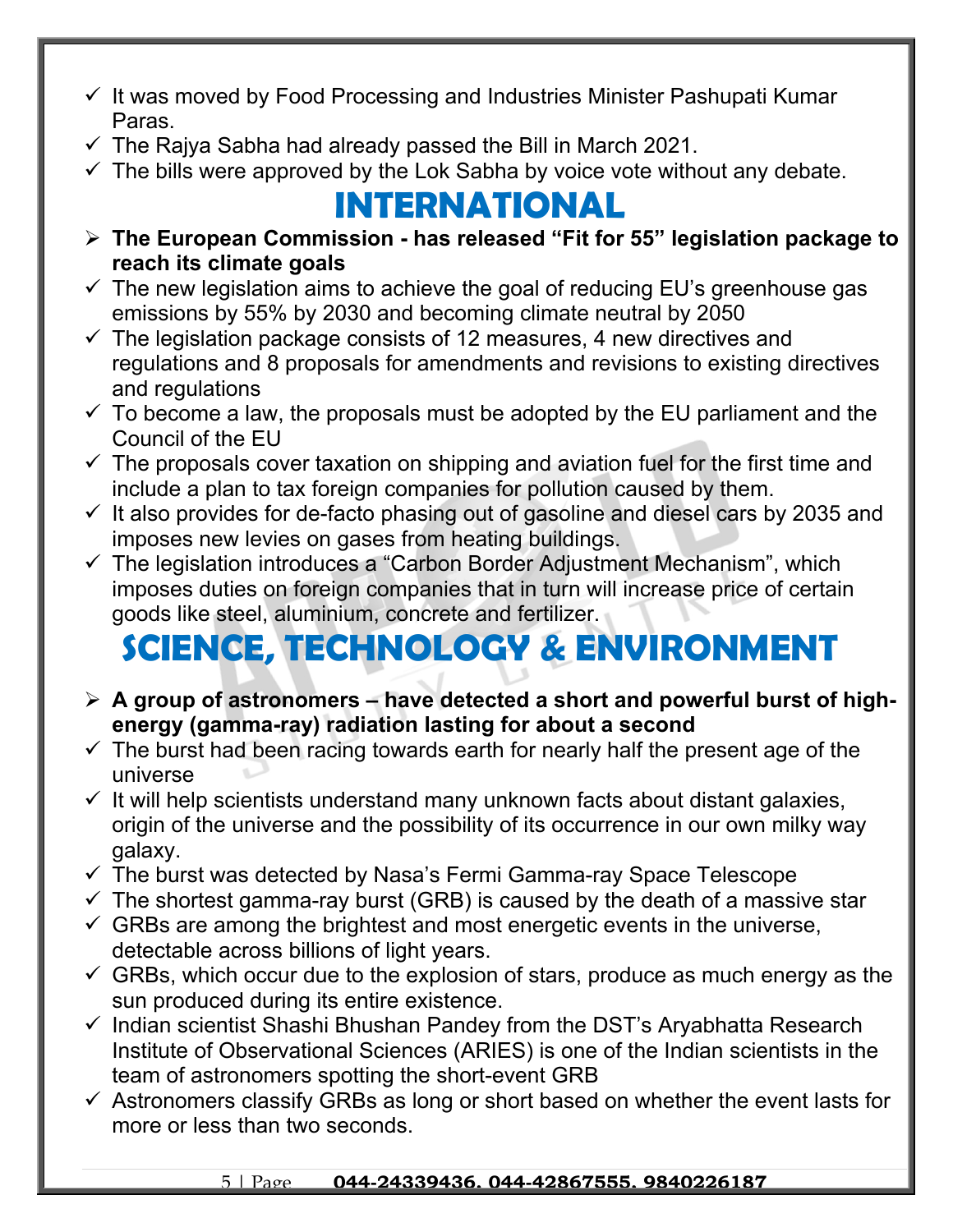- $\checkmark$  They observe long bursts in association with the death of massive stars, while the "short bursts" have been linked to a different scenario
- **The Indian Space Research Organisation (ISRO) successfully conducted the third long-duration hot test of the liquid propellant Vikas engine for the Gaganyaan programme, the country's first manned mission to space.**
- $\checkmark$  The test was done for the core L110 liquid stage of the human-rated GSLV MkIII vehicle



- $\checkmark$  The engine was fired for 4 minutes at the test facility of ISRO Propulsion Complex (IPRC), Mahendragiri, Tamil Nadu
- $\checkmark$  The objective of the Gaganyaan programme is to demonstrate the capability to send humans to low earth orbit onboard an Indian launch vehicle and bring them back to earth
- $\checkmark$  Four Indian astronaut candidates have already undergone generic space flight training in Russia as part of the Gaganyaan Programme.
- $\checkmark$  ISRO's heavy-lift launcher GSLV Mk III has been identified for the mission
- $\checkmark$  The first unmanned mission is planned in December 2021 and the second unmanned one in 2022-23.
- $\checkmark$  The initial target was to launch human spaceflight before the 75th anniversary of India's independence on 15 August 2022
- $\checkmark$  The formal announcement of the Gaganyaan programme was made by Prime Minister Narendra Modi during his Independence Day address on August 15, 2018.
- $\checkmark$  Under the mission, three flights two unmanned flights and one human spaceflight- will be sent into orbit.
- $\checkmark$  The spaceflight will move around the Earth for 5 to 7 days at low-earth-orbit at an altitude of 300-400 km from Earth.
- $\checkmark$  Human Space Flight Centre of ISRO and Russian government-owned Glavkosmos signed a deal in June 2019 to provide Russian support in selection of candidates, their medical examination and space training.

### **OBITUARY**

 **Prominent Tamil scholar Pulavar R Ilankumaranar (94 years) - passed away late on July 25 at his residence in Madurai due to age-related health issues.** 

6 | Page **044-24339436, 044-42867555, 9840226187**